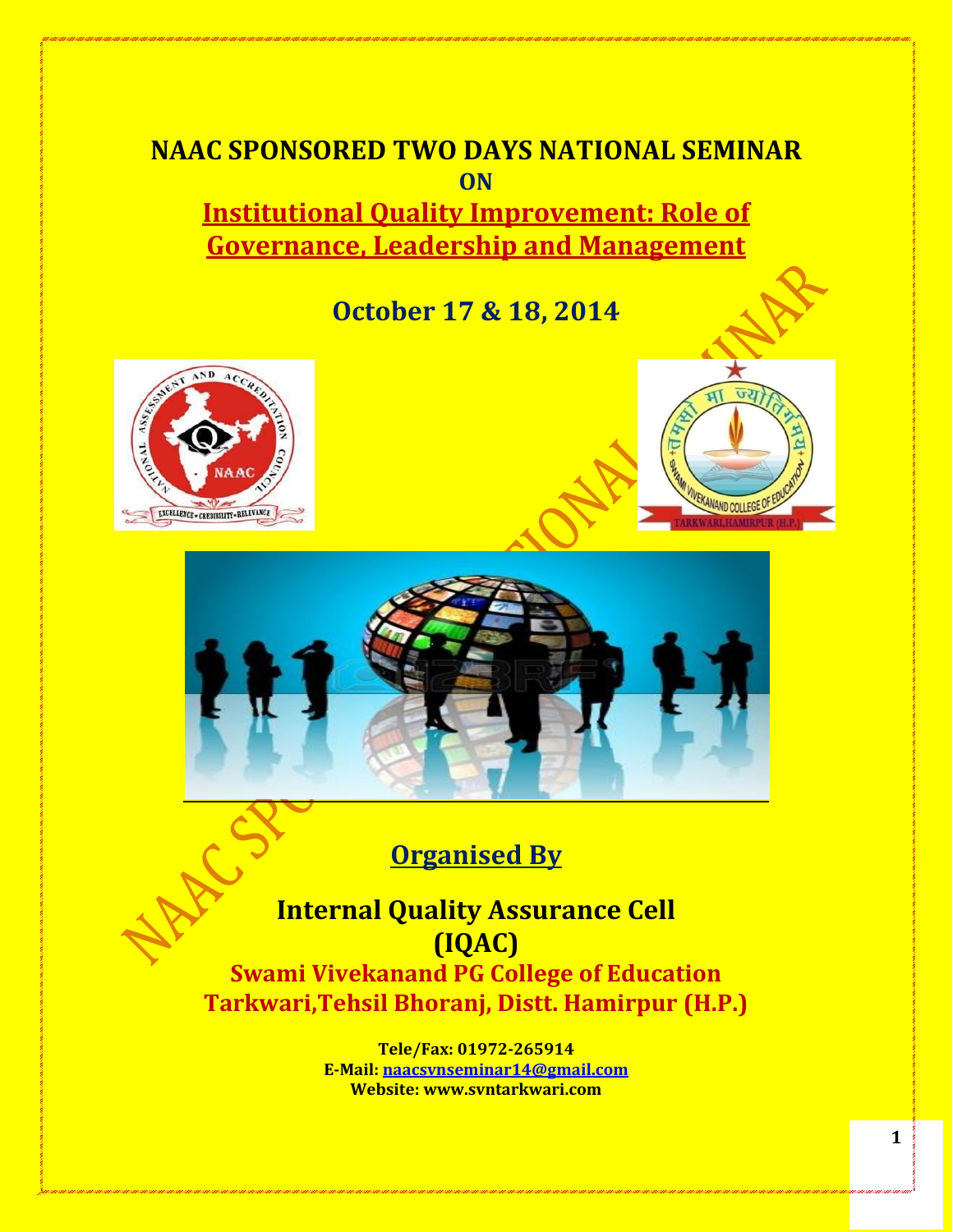## **SWAMI VIVEKANAND PG COLLEGE OF EDUCATION**



**This is one of the pioneer College of Teacher Education in Himachal Pradesh which initiated for Accreditation by National Assessment and Accreditation Council (NAAC) - the Apex Body of UGC India for Quality and Excellence in the year 2004 to know and improve its quality of teacher Education and was Accredited with grade B+ in the year 2005 for its performance in teacher education. It has got Re-Accredited from NAAC in March 2010 with Grade B and CGPA=2.40.**

**This College came into existence by the efforts of Swami Vivekanand Educational Society (Hamirpur) and the courtesy of H.P. Government, H.P. University and NCTE Jaipur in 2000. The college started functioning w.e.f. from October 03, 2000 having its 1st Batch of B.Ed. with intake of 60 students only. It is located at a distance of about 25 Kms from Hamirpur. It is about 12 Kms from Jahu on Hamirpur road and 20 Kms from Sarkaghat. It can be reached from most of the places by first coming to Bhota, Hamirpur or Jahu as is suitable to an individual. From these places there are buses for Tarkwari after every 15 or 20 minutes. The college is housed in its own three storied spacious building with sufficient accommodation comprised of classrooms, laboratories, library, Assembly Hall, common room, Conference Hall, administrative office, Faculty/Staff room and sports room. The college has a well-equipped Library with large number of standard Books, both on education and on general subjects. It has a spacious reading room. College subscribes to most important magazines, journals and number of newspapers. The college is proud of very good computer laboratory which has sufficient number of computers and allied equipment. Computer training with basic languages is provided to all students by a computer teacher. Practical teaching on computer is given to each student. Computer trainers are qualified computer experts with vast experience of concerned area."**

**In order to provide variety of experiences series of guest talks are being frequently organized by inviting experts from relevant fields. Besides this college has started a community awareness campaign projects like Anaemia Awareness Campaign Project, Senior Citizen HealthCare and AIDS Awareness Campaigns to benefit the society as well. At present we are running four courses viz. J.B.T., B.Ed., M.Ed. and B.C.A. to fulfill the societal needs of education. So, needless to say college is on its progressive path to enhance and maintain the quality of teacher education and making its tireless efforts to achieve the objective of excellence. In this direction faculty development programmes are given due importance.** 

#### **ABOUT THE SEMINAR**

**Two Days National Seminar being organized- is the joint venture of NAAC-Bangalore and Swami Vivekanand PG College of Education, Tarkwari (.H.P.). NAAC – the Apex Body and a Unit of UGC, Govt. of India, established to Assess and Accredit the Higher Educational Institutions for their Quality**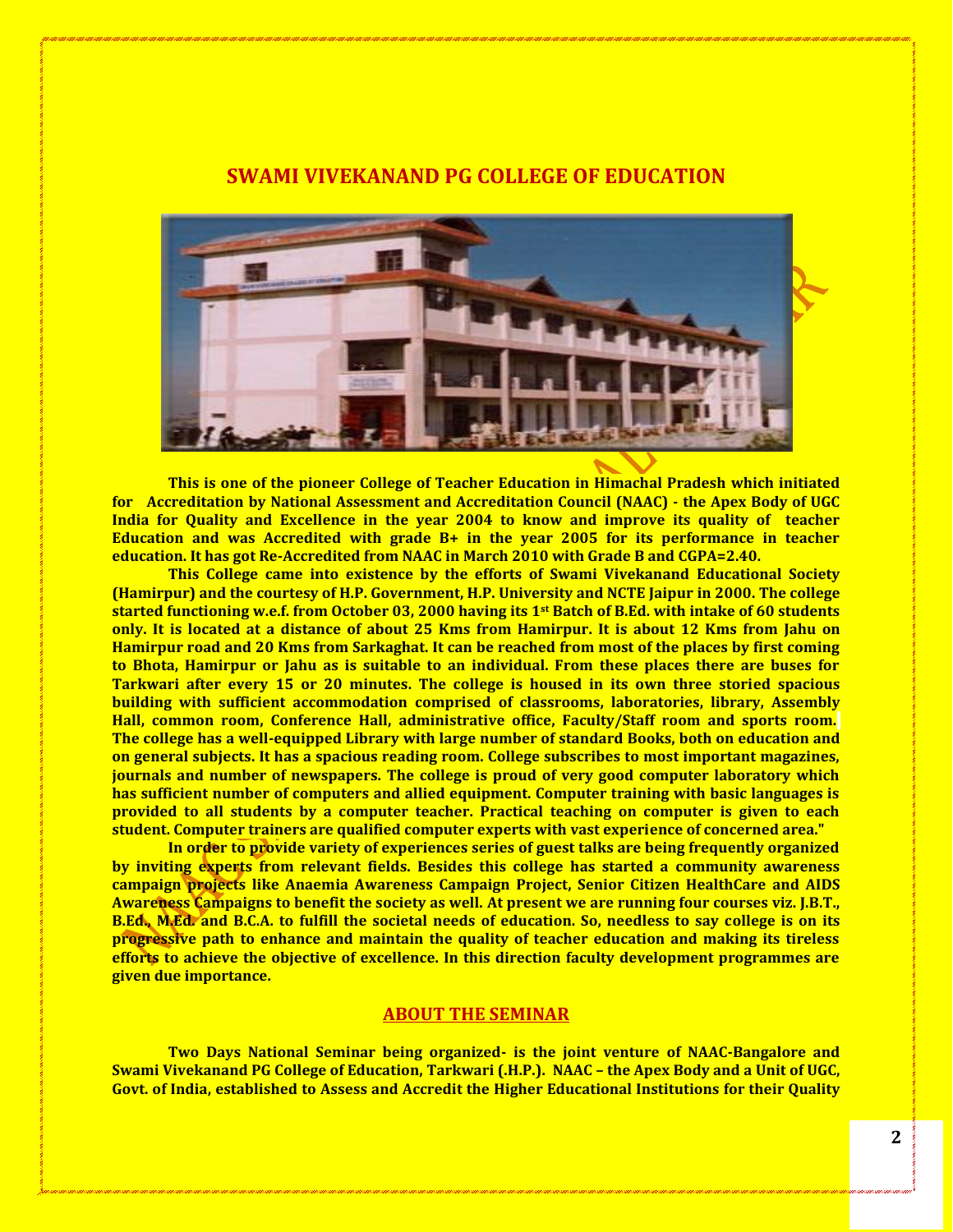**and suggest the measures to maintain and enhance the quality of teacher education in India. So, Swami Vivekanand PG College of Education is committed to provide Quality Teacher Education.**

**The said seminar is being sponsored by NAAC, Bangalore to motivate the other institutions to enhance their quality of education through Faculty Development Programmes like Seminars, Workshops, Conferences, Symposia etc.** 

**OBJECTIVES**

- **To understand the need of Good Governance, Effective Leadership and Efficient Management in Teacher Education Institutions**
- **To sensitize Teacher Educators about the importance of Good Governance, Effective Leadership and Efficient Management in Teacher Education Institutions**
- **To introduce Innovations and Best Practices in the field of Good Governance, Leadership and Management**
- **To Evaluate the Governance, Leadership and Management in Teacher Education Institutions**

**THEME: Institutional Quality Improvement: Role of Governance, Leadership and Management**

**SUB-THEMES**

- **Role of Management towards Excellence in Teacher Education**
- **Governance in Teacher Education Institutions**
- **Leadership: A Key Player in Teacher Education**
- **Innovations in Governance, Leadership and Management**
- **Best Practices in Teacher Education Institutions for Leadership Development among Future Teachers**
- **Role of IQAC in Governance, Leadership and Management of Teacher Education Institutions**

## **SUBMISSION OF ABSTRACTS & PAPERS**

**The abstracts along with full length papers maximum 2000 words on any of the sub-theme should be submitted through E-mail latest by Sept. 30, 2014 in Cambria with 12 Font Size and 1.5 Line Space in Word Format to [naacsvnseminar14@gmail.com](mailto:naacsvnseminar14@gmail.com) and every speaker will be given 07-10 Minutes to present their paper. Selection or rejection of the paper will be intimated by Oct. 05, 2014 to the registered participants only. Best 25 papers selected by the Review Committee will be published in the Dec. Issue of 'SWAMI VIVEKANAND JOURNAL OF EDUCATIONAL RESEARCH'. The authors of the selected papers will be charged Rs. 500/- towards hard copy of the Journal.** 

#### **PATRONS**

**Dr. Vinod Kumar Sharma CA. Rajeev Sharma Sh. N.K. Sharma**

**Chairman** Secretary General **President** 

**Swami Vivekanand PG College of Education, Tarkwari (H.P.)**

#### **RESOURCE PERSONS**

- **Dr. Amar Dev- Joint Director(Colleges)-cum- H.P. State NAAC Coordinator**
- **Dr. Satish Chand Bhadwal – Professor, Faculty of Education, H.P.U. - Shimla**
- **Dr. Arbind Kumar Jha - Dean, School of Education - Central University of Himachal Pradesh**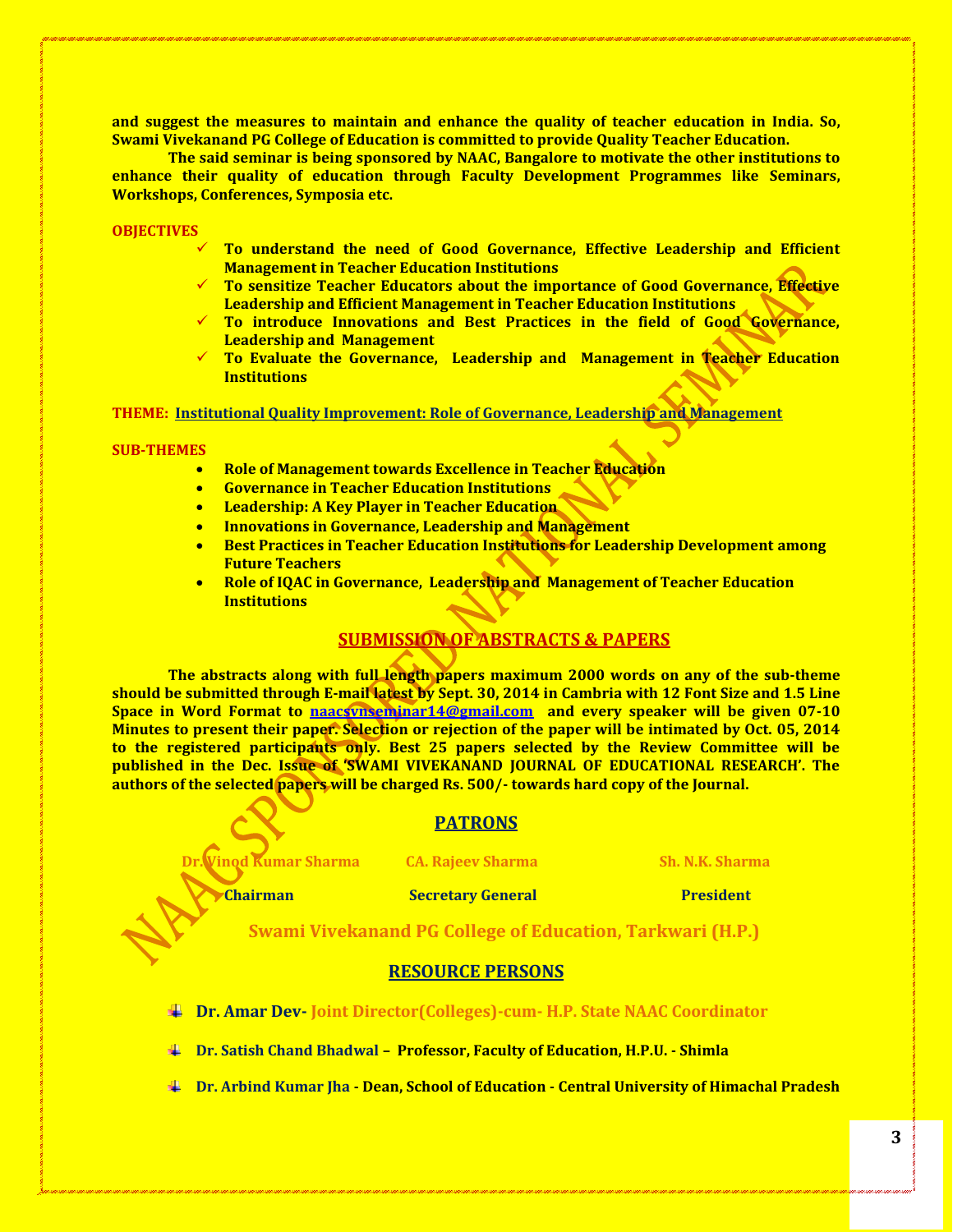**Dr. Sandeep Berwal – Associate Professor, BPS Women University, Sonepat-Haryana**

**Dr. Jaya Shree Samanthray – Principal, Trisha PG College of Education, Thain (H.P.)**

## **ORGANISING COMMITTEE**

- 
- 
- 
- 
- 
- 
- 
- 
- 

**Sh. A. K. Arya Seminar Director (098821-88971) Dr. Raj Kumar Dhiman Coordinator (098052-39043) Dr. Kuldeep Singh Chandel Dy. Coordinator (098170-80018) Sh. H.P. Verma Organizing Secretary (094180-58445) Mrs. Neelam Kumari Event Manager (094189-21257) Mrs. Babita Kumari Member (094183-11965) Ms. Nisha Chandel Member (094186-41983) Sh. Chander Naveen Member (097360-68168) Sh. Rajender Bhardwaj Member (096251-48372)**

#### **SCHEDULE OF THE SEMINAR**

### **Day 01(Friday): October 17, 2014**

**<sup>◆</sup> Inaugural Session of the Seminar will start sharply at 10:00 A.M. followed by Technical Session-I, Presentations by the Participants and Discussion.** 

# **Day 02(Saturday): October 18, 2014**

- **Technical Session-II followed by Presentations by the Participants & Discussion.**
- **Valedictory Function of the Seminar from 02:30 A.N. - 04:30 P.M.**

**Note: The detailed schedule of the seminar will be made available to the registered participants** 

**during the inaugural session.**

# **REGISTRATION FEE**

**Rs. 600/- for Teacher Participants** 

**Rs. 400/- for Research Scholars** 

 **NO Spot Registration and registration is compulsory for participation**

 **Registration Fee must be deposited / transferred to Principal's Account No. 20025033574 with IFSC – KACE0000025 only and photocopy of Counter Foil must be sent with Registration Form.** 

# **ACCOMODATION & TA/DA**

- **Accommodation will be arranged on request made by the participants with admissible charges depending upon the type of accommodation required.**
- **TA/DA will be given to the outstation participants subject to the production of Bus/ Railway Tickets only.**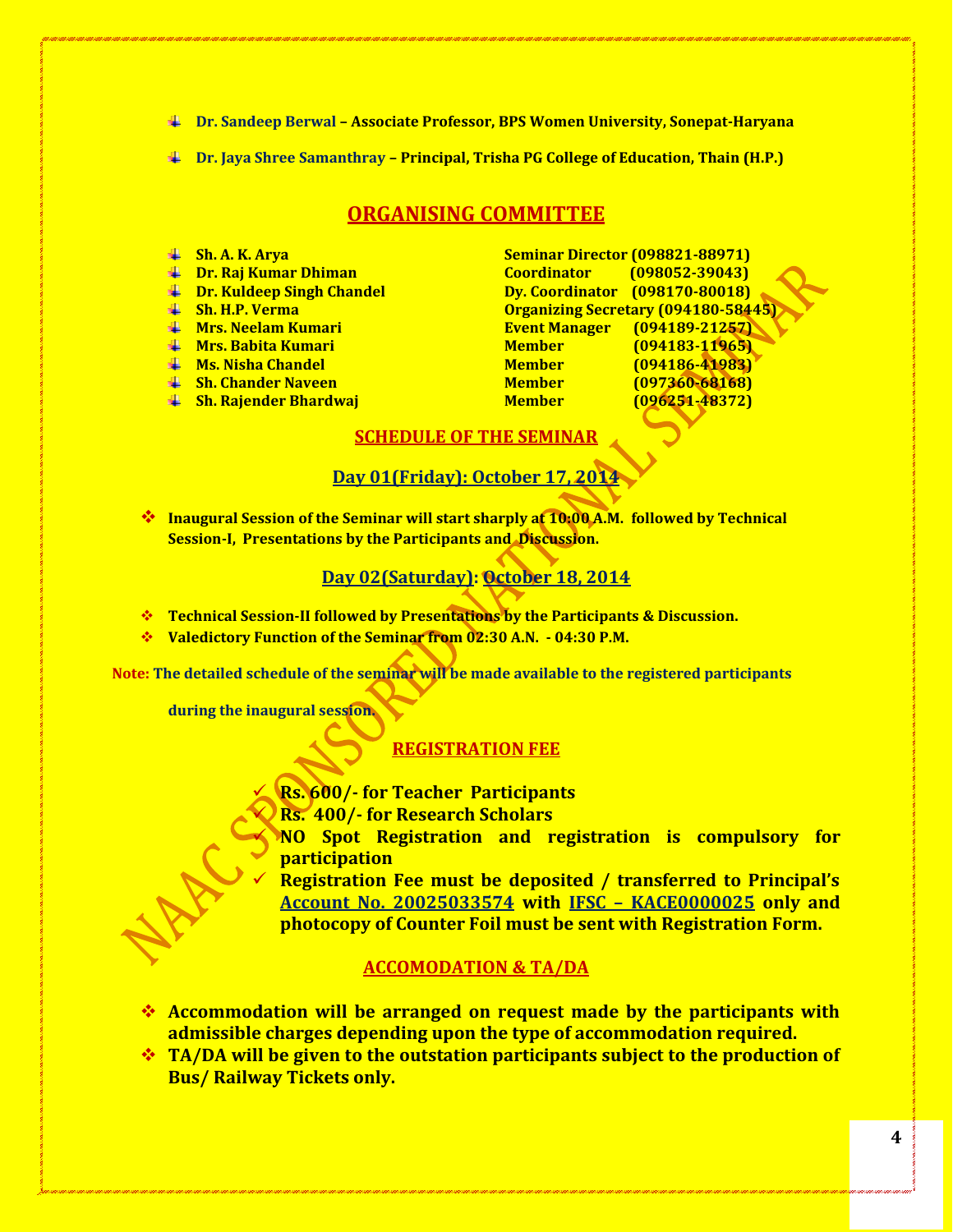**LAST DATE**

| <b>DULY FILLED REGISTRATION FORMS MUST REACH THE ORGANIZERS LATEST BY</b>    |
|------------------------------------------------------------------------------|
| Sept.30, 2014                                                                |
| <b>Two Days National Seminar</b>                                             |
| $\overline{ON}$                                                              |
| <b>Institutional Quality Improvement: Role of Governance, Leadership and</b> |
| <b>Management</b>                                                            |
| October 17 & 18, 2014                                                        |
| <b>REGISTRATION FORM</b>                                                     |
| <b>PERSONAL INFORMATION</b>                                                  |
| Name: Dr./Mr./Ms./Mrs.                                                       |
| <b>Designation:</b>                                                          |
| <b>Academic Qualifications:</b>                                              |
| <b>Name of Univ./ College/Deptt.:</b>                                        |
| <b>CORRESPONDENCE ADDRESS:</b>                                               |
|                                                                              |
|                                                                              |
|                                                                              |
|                                                                              |
|                                                                              |
| <b>CONTACT DETAILS</b>                                                       |
| <b>Mobile No. </b>                                                           |
| <b>E-Mail:</b>                                                               |
| <b>TITLE OF THE PAPER</b>                                                    |
|                                                                              |
|                                                                              |
|                                                                              |
| <b>ACCOMODATION</b>                                                          |
| <b>Accommodation Required: Yes/No </b>                                       |
| <b>DATE:</b>                                                                 |
| <b>Signature</b>                                                             |
| <b>(Name of the Participant)</b><br><b>PLACE:</b>                            |